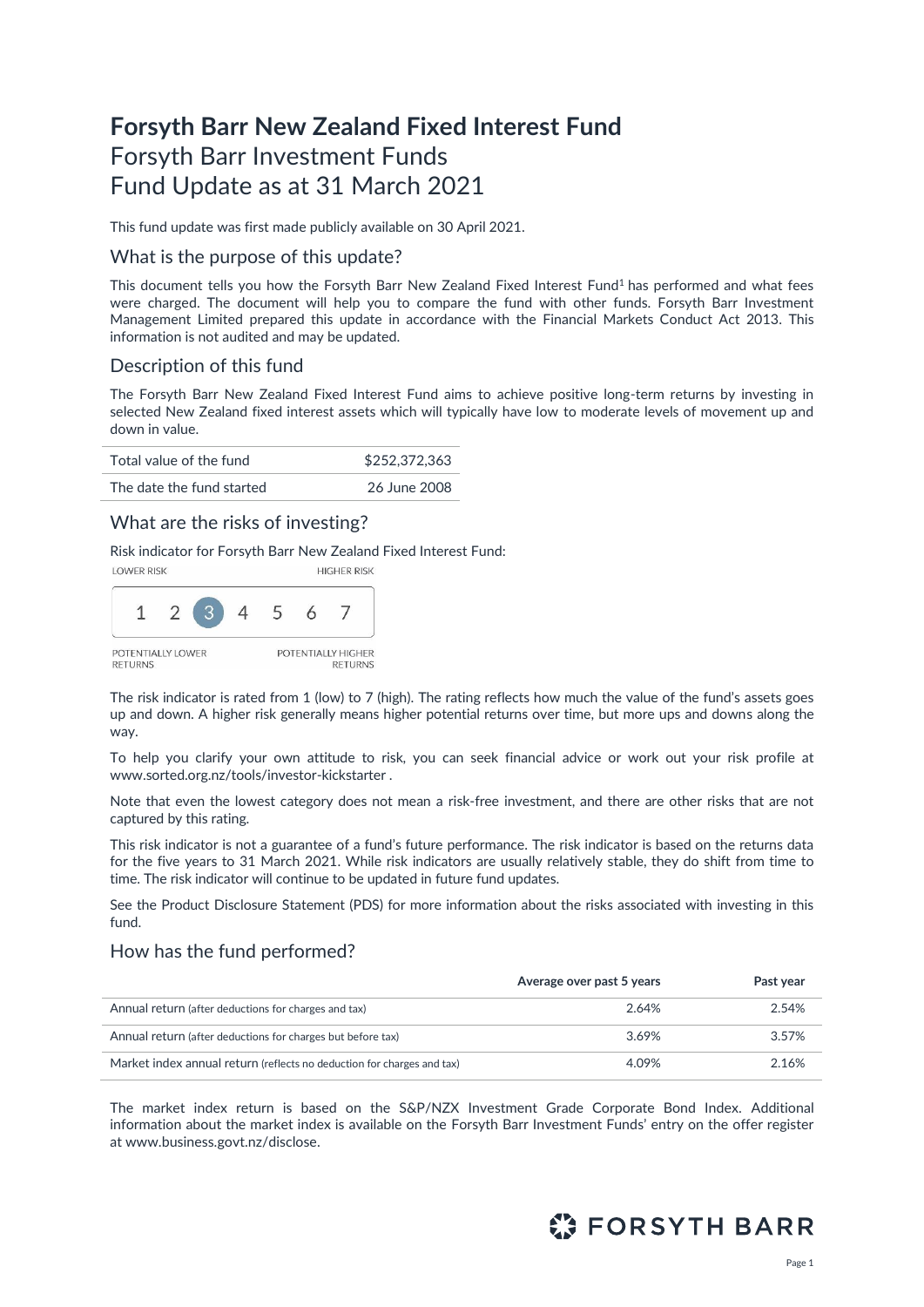#### Annual return graph



This shows the return after fund charges and tax for each of the last 10 years ending 31 March. The last bar shows the average annual return for the last 10 years, up to 31 March 2021.

Important: This does not tell you how the fund will perform in the future.

Returns in this update are after tax at the highest prescribed investor rate (PIR) of tax for an individual New Zealand resident. Your tax may be lower.

## What fees are investors charged?

Investors in the Forsyth Barr New Zealand Fixed Interest Fund are charged fund charges. In the year to 31 March 2020 these were:

|                                                       | % of net asset value <sup>2</sup> |
|-------------------------------------------------------|-----------------------------------|
| Total fund charges                                    | 0.82%                             |
| Which are made up of:                                 |                                   |
| Total management and administration charges including | 0.82%                             |
| Manager's basic fee                                   | 0.77%                             |
| Other management and administration charges           | $0.05\%$ <sup>3</sup>             |
| Total performance-based fees                          | 0.00%                             |
|                                                       | Dollar amount per investor        |
| Other charges                                         | \$0.00                            |

Investors are not currently charged any other fees. See the PDS for more information about fees. Small differences in fees and charges can have a big impact on your investment over the long term.

#### **Example of how this applies to an investor**

Jane had \$10,000 in the fund at the start of the year and did not make any further contributions. At the end of the year, Jane received a return after fund charges were deducted but before tax of \$357 (that is 3.57% of her initial \$10,000). This gives Jane a total return after tax of \$254 for the year.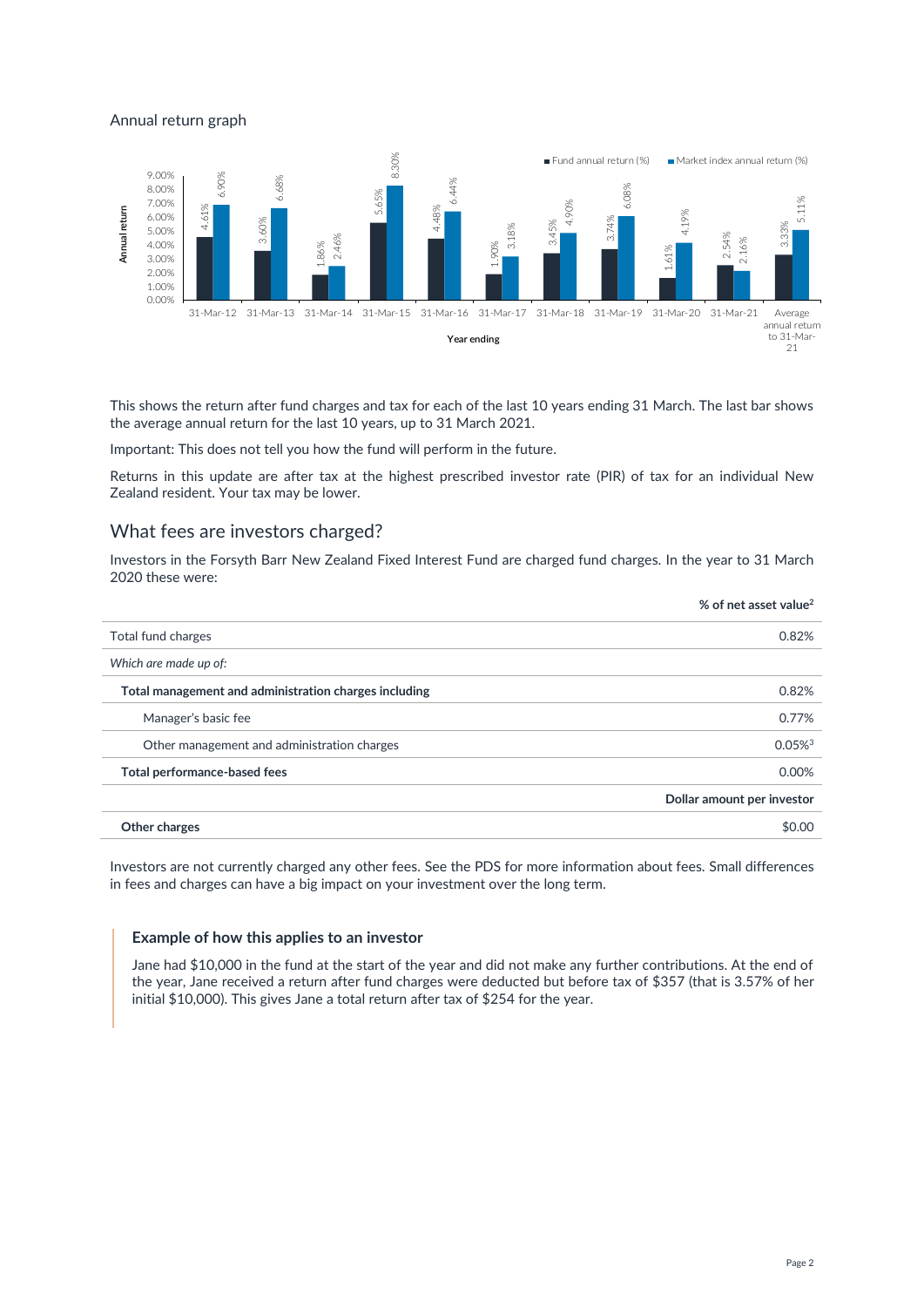## What does the fund invest in?

This shows the types of assets that the fund invests in.



Actual investment mix

## Target investment mix

| Cash and cash equivalents    | 5.00%  |
|------------------------------|--------|
| New Zealand fixed interest   | 95.00% |
| International fixed interest | 0.00%  |
| Australasian equities        | 0.00%  |
| International equities       | 0.00%  |
| Listed property              | 0.00%  |
| Unlisted property            | 0.00%  |
| Commodities                  | 0.00%  |
| Other                        | 0.00%  |

#### Top 10 investments

|                | Name                                                                | Percentage of<br>fund net assets | <b>Type</b>                   | Country     | <b>Credit rating</b><br>(if applicable) |
|----------------|---------------------------------------------------------------------|----------------------------------|-------------------------------|-------------|-----------------------------------------|
| 1              | Housing New Zealand 3.36% 12/06/2025                                | 6.28%                            | New Zealand fixed<br>interest | New Zealand | $AA+$                                   |
| $\overline{2}$ | New Zealand Local Government Funding<br>Agency Ltd 14/04/2033 3.50% | 5.95%                            | New Zealand fixed<br>interest | New Zealand | $AA+$                                   |
| 3              | New Zealand Local Government Funding<br>Agency Ltd 15/04/2027 4.50% | 4.24%                            | New Zealand fixed<br>interest | New Zealand | $AA+$                                   |
| 4              | ANZ transactional bank account                                      | 3.99%                            | Cash and cash<br>equivalents  | New Zealand | $AA-$                                   |
| 5              | Westpac New Zealand 1.439%<br>24/02/2026                            | 3.93%                            | New Zealand fixed<br>interest | New Zealand | $AA-$                                   |
| 6              | Housing New Zealand 2.97% 12/06/2023                                | 3.92%                            | New Zealand fixed<br>interest | New Zealand | $AA+$                                   |
| 7              | New Zealand Local Government Funding<br>Agency Ltd 15/04/2025 2.75% | 3.21%                            | New Zealand fixed<br>interest | New Zealand | $AA+$                                   |
| 8              | New Zealand Local Government Funding<br>Agency Ltd 15/04/2024 2.25% | 3.16%                            | New Zealand fixed<br>interest | New Zealand | $AA+$                                   |
| 9              | Bank of New Zealand Subordinated Note<br>17/12/2025 5.314%          | 2.93%                            | New Zealand fixed<br>interest | New Zealand | BBB+                                    |
| 10             | New Zealand Local Government Funding<br>Agency Ltd 14/04/2022 2.75% | 2.68%                            | New Zealand fixed<br>interest | New Zealand | $AA+$                                   |

The top 10 investments make up 40.29% of the fund.